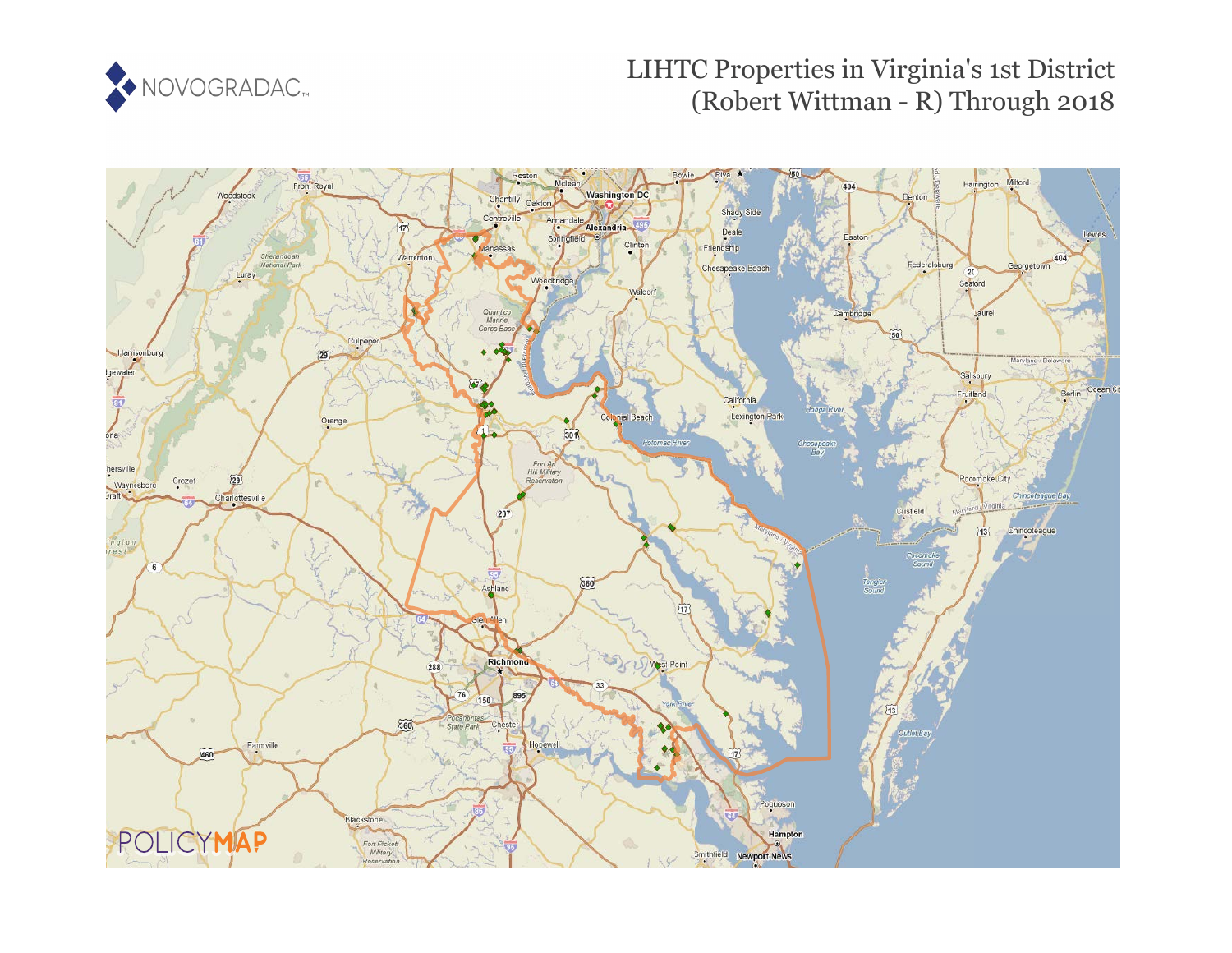| <b>Project Name</b>       | <b>Address</b>                         | City                 | <b>State</b> | <b>Zip Code</b> | Nonprofit<br><b>Sponsor</b> | <b>Allocation</b><br>Year | <b>Annual</b><br><b>Allocated</b><br><b>Amount</b> | <b>Year Placed</b><br>in Service | <b>Construction Type</b>  | <b>Total</b><br><b>Units</b> | Low<br><b>Income</b><br><b>Units</b> | <b>Rent</b> or<br><b>Income</b><br><b>Ceiling</b> | <b>Credit</b><br><b>Percentage</b> | Tax-<br><b>Exempt</b><br><b>Bond</b> | <b>HUD Multi-Family</b><br><b>Financing/Rental</b><br><b>Assistance</b> |
|---------------------------|----------------------------------------|----------------------|--------------|-----------------|-----------------------------|---------------------------|----------------------------------------------------|----------------------------------|---------------------------|------------------------------|--------------------------------------|---------------------------------------------------|------------------------------------|--------------------------------------|-------------------------------------------------------------------------|
| <b>CRESCENT POINTE</b>    | 414 MALVERN HILL CT STAFFORD           |                      | VA           | 22554           | No                          | 1999                      | \$665,657                                          | 2003                             | <b>New Construction</b>   | 99                           | 99                                   | 60% AMGI                                          | 70 % present<br>value              | No                                   | No                                                                      |
| <b>FOREST VILLAGE</b>     | 1300 FOREST VLG                        | FREDERICKSBURG VA    |              | 22401           | No                          | 2001                      | \$430,521                                          | 2003                             | Acquisition and Rehab 192 |                              | 192                                  | 60% AMGI                                          | 30 % present<br>value              | Yes                                  | Yes                                                                     |
| <b>KILMARNOCK VILLAGE</b> | 89 SCHOOL ST                           | KILMARNOCK           | VA           | 22482           | $\mathbf{No}$               | 2001                      | \$71,906                                           | 2003                             | Acquisition and Rehab 24  |                              | $\bf 24$                             | 60% AMGI                                          | 70 % present<br>value              | $\rm No$                             | $\mathbf{No}$                                                           |
| <b>ASPEN VILLAGE</b>      | 6220 ASPEN WAY                         | <b>BEALETON</b>      | VA           | 22712           | No                          | 2001                      | \$209,895                                          | 2004                             | <b>New Construction</b>   | 30                           | 30                                   | 60% AMGI                                          | 70 % present<br>value              | $_{\rm No}$                          | No                                                                      |
| <b>FOXCHASE</b>           | <b>695 FOXCHASE DR</b>                 | TAPPAHANNOCK VA      |              |                 | $\mathbf{N}\mathbf{o}$      | 2001                      | \$136,931                                          | 2004                             | <b>New Construction</b>   | 60                           | 60                                   | 60% AMGI                                          | 30 % present<br>value              | Yes                                  | No                                                                      |
| <b>HERITAGE PARK I</b>    | 1003 HERITAGE PARK                     | <b>FREDERICKSBRG</b> | <b>VA</b>    | 22401           | Yes                         | 2003                      | \$219,216                                          | 2004                             | Acquisition and Rehab 100 |                              | 100                                  | 60% AMGI                                          | 30 % present<br>value              | $\mathbf{No}$                        | Yes                                                                     |
| HERITAGE PARK II          | 1009 HERITAGE PARK                     | FREDERICKSBRG VA     |              | 22401           | Yes                         | 2003                      | \$213,847                                          | 2004                             | Acquisition and Rehab 101 |                              | 96                                   | 60% AMGI                                          | 30 % present<br>value              | No                                   | Yes                                                                     |
| OMNI PARK PLACE SENIOR    | 101 OMNI RD                            | <b>ASHLAND</b>       | VA           | 23005           | Yes                         | 2001                      | \$116,744                                          | 2004                             | New Construction          | $60\,$                       | 60                                   | 60% AMGI                                          | 30 % present<br>value              | Yes                                  | No                                                                      |
| PINE FOREST               | 5271 PINE FOREST LN                    | <b>KING GEORGE</b>   | VA           | 22485           | No                          | 1997                      | \$81,851                                           | 2004                             | Acquisition and Rehab 40  |                              | 40                                   | <b>50% AMGI</b>                                   | 70 % present<br>value              | $\rm No$                             | No                                                                      |
| <b>WESTON CIRCLE</b>      | 400 WESTON LN                          | FREDERICKSBURG VA    |              | 22401           | No                          | 2002                      | \$383,748                                          | 2004                             | <b>New Construction</b>   | 150                          | 150                                  | 60% AMGI                                          | 30 % present<br>value              | Yes                                  | No                                                                      |
| <b>BROAD POINTE</b>       | 11200 PARTNERSHIP LN MANASSAS          |                      | VA           | 20109           | $\rm No$                    | 2000                      | \$493,209                                          | 2005                             | New Construction          | 124                          | 124                                  | 60% AMGI                                          | 30 % present<br>value              | Yes                                  | $\mathbf{N}\mathbf{o}$                                                  |
| LONGHILL GROVE            | 3800 HILL GROVE LN                     | WILLIAMSBURG         | VA           | 23188           | No                          | 2003                      | \$426,936                                          | 2005                             | New Construction          | 170                          | 170                                  | 60% AMGI                                          | 30 % present<br>value              | Yes                                  | No                                                                      |
| MILL PARK TERRACE         | 2216 CAROLINE ST                       | FREDERICKSBURG VA    |              | 22401           | Yes                         | 2003                      | \$334,021                                          | 2005                             | Acquisition and Rehab 129 |                              | 129                                  | 50% AMGI                                          | 70 % present<br>value              | $_{\rm No}$                          | No                                                                      |
| <b>REGENCY PLACE</b>      | 9973 SHALLOW CREEK<br><b>LOOP</b>      | <b>MANASSAS</b>      | VA           | 20109           | No                          | 2000                      | \$514,849                                          | 2005                             | <b>New Construction</b>   | 124                          | 124                                  | 60% AMGI                                          | 30 % present<br>value              | Yes                                  | No                                                                      |
| ENGLAND RUN NORTH I       | <b>18 NEWCASTLE PL</b>                 | FREDERICKSBURG VA    |              | 22406           | No                          | 1998                      | \$542,865                                          | 2005                             | <b>New Construction</b>   | 204                          | 204                                  | 60% AMGI                                          | 30 % present<br>value              | Yes                                  | No                                                                      |
| <b>HAZEL HILL</b>         | 100 PRINCESS ANNE ST FREDERICKSBURG VA |                      |              | 22401           | No                          | 2004                      | \$556,128                                          | 2006                             | Acquisition and Rehab 147 |                              | 145                                  | 60% AMGI                                          | 30 % present<br>value              | Yes                                  | Yes                                                                     |

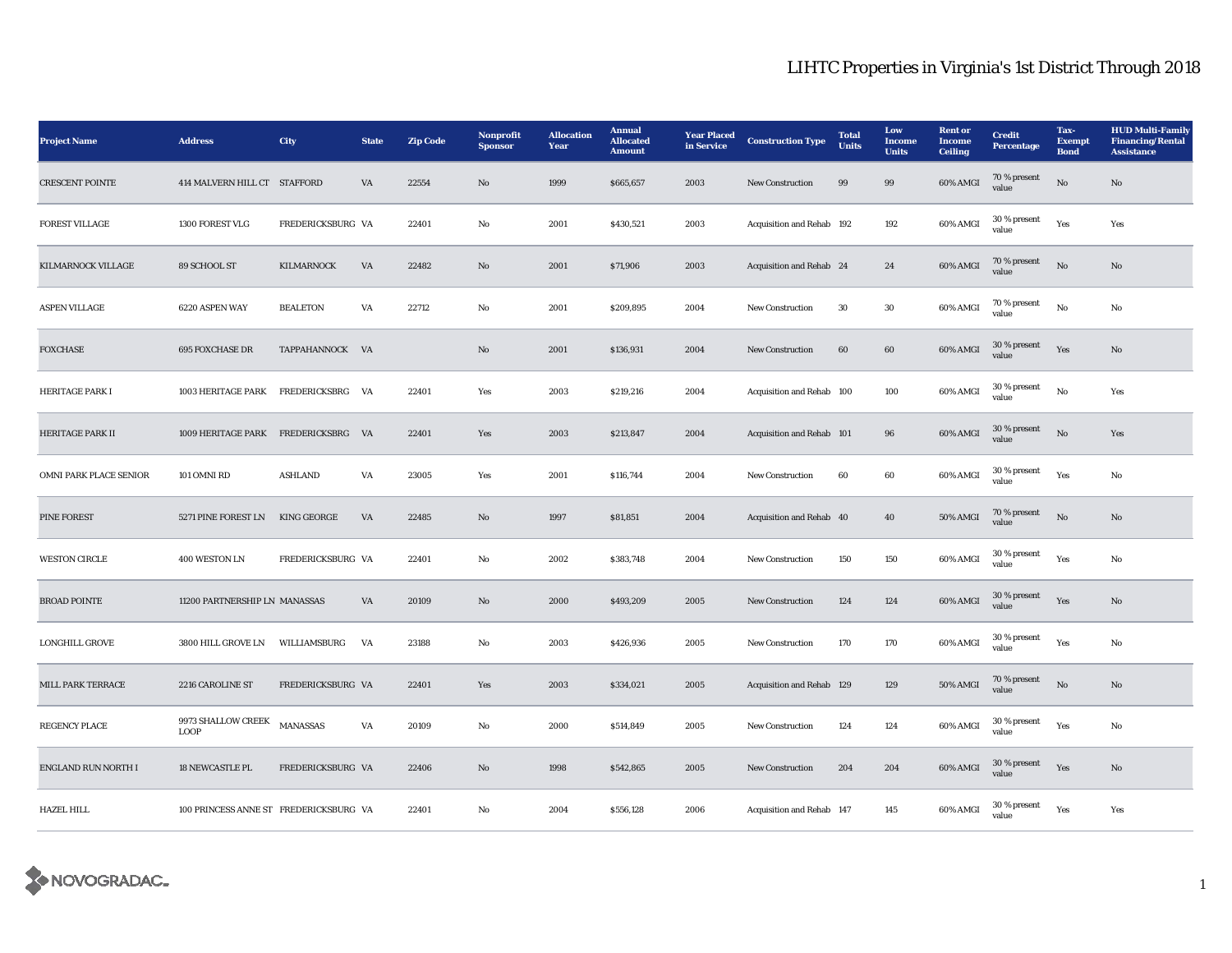| <b>Project Name</b>                          | <b>Address</b>                        | City                    | <b>State</b> | <b>Zip Code</b> | <b>Nonprofit</b><br><b>Sponsor</b> | <b>Allocation</b><br>Year | <b>Annual</b><br><b>Allocated</b><br><b>Amount</b> | <b>Year Placed</b><br>in Service | <b>Construction Type</b>  | <b>Total</b><br><b>Units</b> | Low<br><b>Income</b><br><b>Units</b> | <b>Rent or</b><br><b>Income</b><br><b>Ceiling</b> | <b>Credit</b><br><b>Percentage</b> | Tax-<br><b>Exempt</b><br><b>Bond</b> | <b>HUD Multi-Family</b><br><b>Financing/Rental</b><br><b>Assistance</b> |
|----------------------------------------------|---------------------------------------|-------------------------|--------------|-----------------|------------------------------------|---------------------------|----------------------------------------------------|----------------------------------|---------------------------|------------------------------|--------------------------------------|---------------------------------------------------|------------------------------------|--------------------------------------|-------------------------------------------------------------------------|
| PINES AT COLD HARBOR                         | 7187 GARDEN PARK LN MECHANICSVILLE VA |                         |              | 23111           | No                                 | 2005                      | \$303,535                                          | 2006                             | Acquisition and Rehab 156 |                              | 140                                  | 60% AMGI                                          | 30 % present<br>value              | Yes                                  | $\rm No$                                                                |
| RAPPAHANNOCK (ESSEX CO)                      | 971 WINSTON RD                        | TAPPAHANNOCK VA         |              | 22560           | Yes                                | 2004                      | \$107,746                                          | 2006                             | Acquisition and Rehab 30  |                              | $30\,$                               | 50% AMGI                                          | 70 % present<br>value              | $_{\rm No}$                          | No                                                                      |
| <b>ANGELWOOD I</b>                           | 10255 FAITH DR                        | <b>KING GEORGE</b>      | VA           | 22485           | Yes                                | 2006                      | \$300,000                                          | 2006                             | <b>New Construction</b>   | 24                           | 24                                   | 50% AMGI                                          | 70 % present<br>value              | No                                   | No                                                                      |
| <b>CAROLINE MANOR II</b>                     | 15478 CAROLINE<br><b>MANOR CIR</b>    | <b>BOWLING GREEN VA</b> |              | 22427           | No                                 | 2004                      | \$111,643                                          | 2006                             | New Construction          | 17                           | 17                                   | 60% AMGI                                          | 70 % present<br>value              | No                                   | No                                                                      |
| <b>COLLEGE GREEN I</b>                       | 61 BLUEBIRD LN                        | <b>WARSAW</b>           | VA           | 22572           | Yes                                | 2003                      | \$89,086                                           | 2006                             | Acquisition and Rehab 32  |                              | 32                                   | 60% AMGI                                          | 70 % present<br>value              | No                                   | No                                                                      |
| STATION AT NORGE                             | 7730 CROAKER RD                       | WILLIAMSBURG            | VA           | 23188           | No                                 | 2007                      | \$862,310                                          | 2007                             | <b>New Construction</b>   | 104                          | 104                                  | 60% AMGI                                          | 70 % present<br>value              | No                                   | No                                                                      |
| KING WILLIAM VILLAGE                         | 3155 TAYLOR AVE                       | <b>WEST POINT</b>       | VA           | 23181           | Yes                                | 2006                      | \$142,482                                          | 2008                             | Acquisition and Rehab 32  |                              | $32\,$                               | 60% AMGI                                          | 70 % present<br>value              | $_{\rm No}$                          | $\mathbf{N}\mathbf{o}$                                                  |
| LAFAYETTE VILLAGE ELDERLY                    | 105 LAFAYETTE BLVD                    | WILLIAMSBURG            | VA           | 23188           | Yes                                | 2005                      | \$176,274                                          | 2008                             | Acquisition and Rehab 32  |                              | $32\,$                               | 60% AMGI                                          | 70 % present<br>value              | $_{\rm No}$                          | No                                                                      |
| LAFAYETTE VILLAGE FAMILY                     | 110 LAFAYETTE BLVD                    | WILLIAMSBURG            | VA           | 23188           | Yes                                | 2005                      | \$529,308                                          | 2008                             | Acquisition and Rehab 112 |                              | 112                                  | 60% AMGI                                          | 70 % present<br>value              | $\mathbf{N}\mathbf{o}$               | No                                                                      |
| <b>LAUREL WOODS (ASHLAND)</b>                | 211 COTTAGE GREEN DR ASHLAND          |                         | VA           | 23005           | Yes                                | 2006                      | \$175,619                                          | 2008                             | Acquisition and Rehab 40  |                              | 40                                   | 50% AMGI                                          | 70 % present<br>value              | No                                   | No                                                                      |
| <b>GARDENS OF STAFFORD</b><br><b>SENIORS</b> | 2191 MOUNTAIN VIEW<br>RD              | <b>STAFFORD</b>         | VA           | 22556           | No                                 | 2005                      | \$591,295                                          | 2008                             | <b>New Construction</b>   | 150                          | 150                                  | 60% AMGI                                          | 30 % present<br>value              | Yes                                  | No                                                                      |
| <b>LAFAYETTE SQUARE</b>                      | 121 LAFAYETTE BLVD                    | WILLIAMSBURG            | VA           | 23188           | Yes                                | 2005                      | \$508,390                                          | 2008                             | Acquisition and Rehab 106 |                              | 106                                  | 60% AMGI                                          | 70 % present<br>value              | No                                   | No                                                                      |
| <b>BURNT ORDINARY</b>                        | 7900 LYNN CIR                         | <b>TOANO</b>            | VA           | 23168           | Yes                                | 2006                      | \$307,279                                          | 2009                             | Acquisition and Rehab 80  |                              | 80                                   | 60% AMGI                                          | 70 % present<br>value              | $\rm No$                             | No                                                                      |
| <b>COLLEGE GREEN II</b>                      | 324 WALLACE ST                        | WARSAW                  | VA           | 22572           | Yes                                | 2006                      | \$71,232                                           | 2009                             | Acquisition and Rehab 16  |                              | 16                                   | 50% AMGI                                          | 70 % present<br>value              | $_{\rm No}$                          | No                                                                      |
| ANGELWOOD II                                 | 10377 VINTAGE WAY                     | <b>KING GEORGE</b>      | VA           | 22485           | Yes                                | 2007                      | \$325,000                                          | 2010                             | <b>New Construction</b>   | $32\,$                       | $32\,$                               | 60% AMGI                                          | 70 % present<br>value              | No                                   | $\mathbf{N}\mathbf{o}$                                                  |
| <b>COLONIAL HEIGHTS</b>                      | 200 CHARLES ST                        | FREDERICKSBURG VA       |              | 22401           | Yes                                | 2007                      | \$180,000                                          | 2010                             | <b>New Construction</b>   | 14                           | 14                                   | 60% AMGI                                          | 70 % present<br>value              | No                                   | No                                                                      |

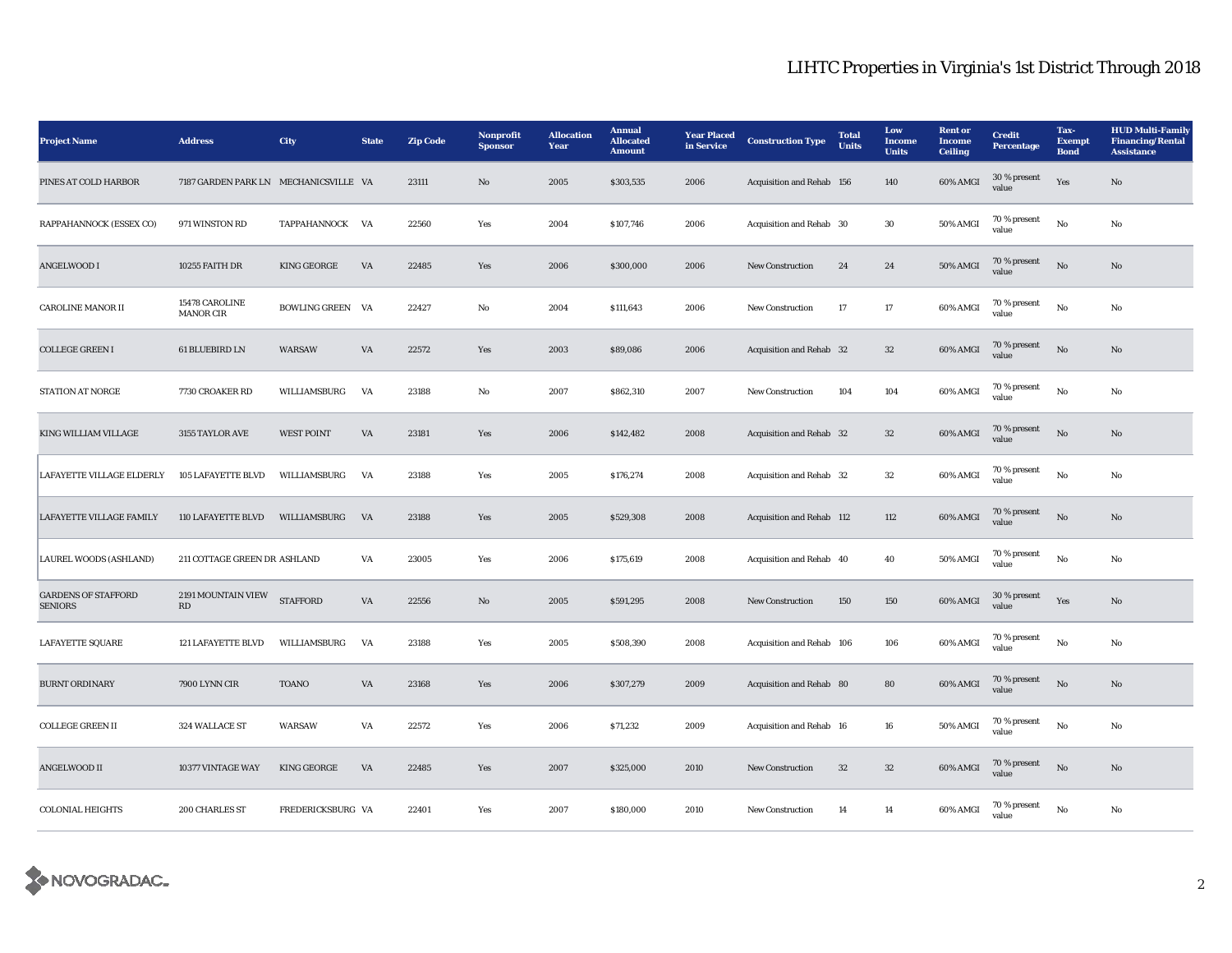| <b>Project Name</b>       | <b>Address</b>                       | <b>City</b>             | <b>State</b> | <b>Zip Code</b> | Nonprofit<br><b>Sponsor</b> | <b>Allocation</b><br>Year | <b>Annual</b><br><b>Allocated</b><br><b>Amount</b> | <b>Year Placed</b><br>in Service | <b>Construction Type</b>                                | <b>Total</b><br><b>Units</b> | Low<br><b>Income</b><br><b>Units</b> | <b>Rent or</b><br><b>Income</b><br><b>Ceiling</b> | <b>Credit</b><br>Percentage | Tax-<br><b>Exempt</b><br><b>Bond</b> | <b>HUD Multi-Family</b><br><b>Financing/Rental</b><br><b>Assistance</b> |
|---------------------------|--------------------------------------|-------------------------|--------------|-----------------|-----------------------------|---------------------------|----------------------------------------------------|----------------------------------|---------------------------------------------------------|------------------------------|--------------------------------------|---------------------------------------------------|-----------------------------|--------------------------------------|-------------------------------------------------------------------------|
| <b>INDIAN CREEK</b>       | 501 SOUTHPORT LN                     | KILMARNOCK              | VA           | 22482           | Yes                         | 2009                      | \$97,765                                           | 2011                             | Both New Construction 20<br>and $\mathrm{A}/\mathrm{R}$ |                              | 20                                   | 60% AMGI                                          | 70 % present<br>value       | $\rm No$                             | No                                                                      |
| <b>COURTHOUSE LANE</b>    | 150 COURTHOUSE LN                    | <b>BOWLING GREEN VA</b> |              | 22427           | Yes                         | 2009                      | \$155,905                                          | 2011                             | Acquisition and Rehab 24                                |                              | 24                                   | 60% AMGI                                          | 70 % present<br>value       | $\rm No$                             | No                                                                      |
| ANGEL COURT               | 10267 FAITH DR                       | <b>KING GEORGE</b>      | VA           | 22485           | Yes                         | 2010                      | \$295,500                                          | 2013                             | <b>New Construction</b>                                 | 24                           | 24                                   | 60% AMGI                                          | 70 % present<br>value       | No                                   | No                                                                      |
| BURNT ORDINARY VILLAGE    | 3318 TOANO DR                        | <b>TOANO</b>            | VA           | 23168           | Yes                         | 2011                      | \$137,000                                          | 2013                             | Acquisition and Rehab 22                                |                              | 22                                   | 60% AMGI                                          | 70 % present<br>value       | $_{\rm No}$                          | No                                                                      |
| <b>BURNT ORDINARY II</b>  | <b>STERLING CT</b>                   | <b>TOANO</b>            | VA           |                 |                             | 1987                      | \$62,670                                           | 1988                             | Not Indicated                                           | 40                           | 40                                   |                                                   | Not Indicated               |                                      |                                                                         |
| LAKEWOOD (STAFFORD)       | 100 WATERSIDE TER                    | <b>STAFFORD</b>         | VA           | 22554           |                             | 1988                      | \$1,387,850                                        | 1989                             | <b>New Construction</b>                                 | 240                          | 240                                  |                                                   | 70 % present<br>value       | No                                   |                                                                         |
| TAPPAHANNOCK GREENS       | 998 WINSTON RD                       | TAPPAHANNOCK VA         |              | 22560           | $\mathbf{N}\mathbf{o}$      | 1993                      | \$58,136                                           | 1994                             | New Construction                                        | 40                           | ${\bf 40}$                           | 60% AMGI                                          | 70 % present<br>value       | $_{\rm No}$                          | No                                                                      |
| <b>HARBOR VIEW</b>        | 313 SECOND AVE                       | QUANTICO                | VA           | 22134           | No                          | 1994                      | \$67,323                                           | 1995                             | Acquisition and Rehab 16                                |                              | ${\bf 16}$                           | 50% AMGI                                          | 70 % present<br>value       | $_{\rm No}$                          | No                                                                      |
| <b>SOLDIERS RIDGE</b>     | 11209 SOLDIERS RIDGE<br>CIR          | MANASSAS                | VA           | 20109           | No                          | 1995                      | \$646,873                                          | 1995                             | <b>New Construction</b>                                 | 124                          | 124                                  | 60% AMGI                                          | 70 % present<br>value       | $\rm No$                             | No                                                                      |
| TOWNSEND SQUARE           | 1101 TOWNSEND BLVD FREDERICKSBURG VA |                         |              | 22401           | No                          | 1993                      | \$1,120,502                                        | 1995                             | <b>New Construction</b>                                 | 200                          | 200                                  | 60% AMGI                                          | $70\,\%$ present<br>value   | No                                   | No                                                                      |
| <b>FIELDS OF MANASSAS</b> | 7431 WILLOUGHBY LN MANASSAS          |                         | VA           | 20109           | No                          | 1994                      | \$1,306,690                                        | 1996                             | Acquisition and Rehab 180                               |                              | 180                                  | 50% AMGI                                          | 70 % present<br>value       | No                                   | No                                                                      |
| <b>VINE PLACE II</b>      | 1203 PROVIDENCE ST STAFFORD          |                         | VA           | 22554           | No                          | 1992                      | \$885,941                                          | 1996                             | <b>New Construction</b>                                 | 172                          | 172                                  | 50% AMGI                                          | 70 % present<br>value       | No                                   | No                                                                      |
| <b>CHICKAHOMINY BLUFF</b> | 7800 SPORTING LANE MECHANICSVILLE VA |                         |              | 23111-3111      | $\mathbf{N}\mathbf{o}$      | 2015                      | \$381,684                                          | 1997                             | Acquisition and Rehab 120                               |                              | 120                                  | <b>60% AMGI</b>                                   | 30 % present<br>value       | Yes                                  | No                                                                      |
| <b>STAFFORD LAKES</b>     | 109 STONEHAVEN DR                    | FREDERICKSBURG VA       |              | 22406           | No                          | 1994                      | \$731,858                                          | 1997                             | <b>New Construction</b>                                 | 150                          | 150                                  | 50% AMGI                                          | 70 % present<br>value       | $_{\rm No}$                          | No                                                                      |
| VINE PLACE III            | 100 EDGEMERE CT                      | <b>STAFFORD</b>         | VA           | 22554           | No                          | 1997                      | \$108,586                                          | 1998                             | <b>New Construction</b>                                 | 42                           | 42                                   | 60% AMGI                                          | 30 % present<br>value       | Yes                                  | $\mathbf{N}\mathbf{o}$                                                  |
| <b>AVALON</b>             | 2968 JOHN TYLER HWY WILLIAMSBURG     |                         | VA           | 23185           | Yes                         | 1997                      | \$40,046                                           | 1999                             | <b>New Construction</b>                                 | 6                            | 6                                    | 50% AMGI                                          | 70 % present<br>value       | No                                   | No                                                                      |

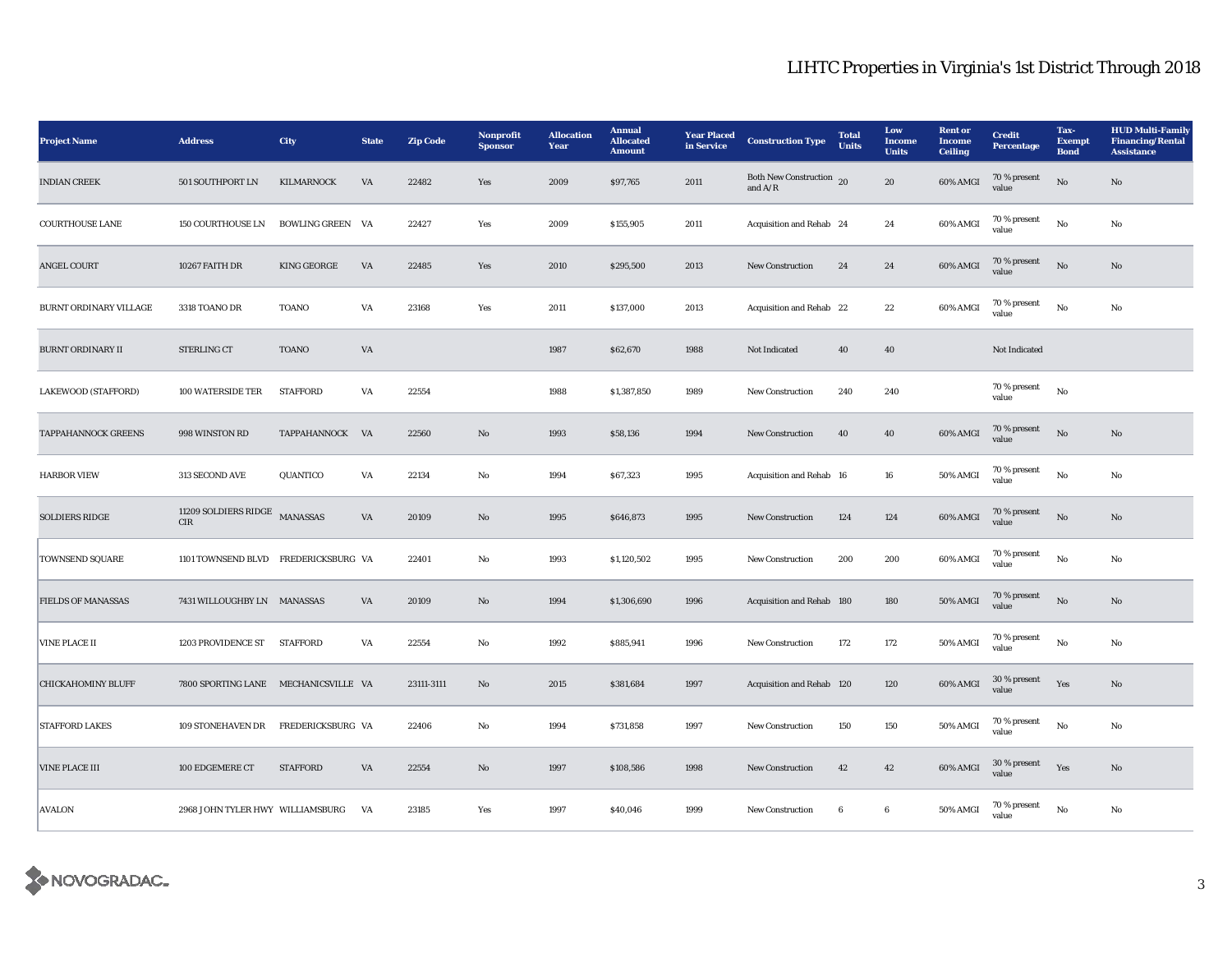| <b>Project Name</b>                        | <b>Address</b>                             | City              | <b>State</b> | <b>Zip Code</b> | <b>Nonprofit</b><br><b>Sponsor</b> | <b>Allocation</b><br>Year | <b>Annual</b><br><b>Allocated</b><br><b>Amount</b> | <b>Year Placed</b><br>in Service | <b>Construction Type</b>  | <b>Total</b><br><b>Units</b> | Low<br><b>Income</b><br><b>Units</b> | <b>Rent or</b><br><b>Income</b><br><b>Ceiling</b> | <b>Credit</b><br><b>Percentage</b> | Tax-<br><b>Exempt</b><br><b>Bond</b> | <b>HUD Multi-Family</b><br><b>Financing/Rental</b><br><b>Assistance</b> |
|--------------------------------------------|--------------------------------------------|-------------------|--------------|-----------------|------------------------------------|---------------------------|----------------------------------------------------|----------------------------------|---------------------------|------------------------------|--------------------------------------|---------------------------------------------------|------------------------------------|--------------------------------------|-------------------------------------------------------------------------|
| <b>MADONNA HOUSE</b>                       | 2600 COWAN BLVD                            | FREDERICKSBURG VA |              | 22401           | Yes                                | 1996                      | \$403,506                                          | 1999                             | <b>New Construction</b>   | 130                          | 130                                  | 60% AMGI                                          | 30 % present<br>value              | Yes                                  | No                                                                      |
| PARK RIDGE TOWNHOMES                       | <b>86 PARK COVE DR</b>                     | <b>STAFFORD</b>   | VA           | 22554           | $\rm No$                           | 1998                      | \$289,569                                          | 1999                             | New Construction          | 94                           | 94                                   | 60% AMGI                                          | 30 % present<br>value              | Yes                                  | No                                                                      |
| <b>WOODBURN VILLAGE II</b>                 | 7790 KEARA CT                              | MANASSAS          | VA           | 20109           | $\rm No$                           | 1997                      | \$621,206                                          | 1999                             | New Construction          | 108                          | 108                                  | 50% AMGI                                          | 70 % present<br>value              | No                                   | $\mathbf{N}\mathbf{o}$                                                  |
| <b>HANOVER APTS</b>                        | 205 COTTAGE GREEN<br>DR                    | <b>ASHLAND</b>    | VA           | 23005           | $_{\rm No}$                        | 1996                      | \$54,555                                           | 1999                             | Acquisition and Rehab 40  |                              | 40                                   | 60% AMGI                                          | 70 % present<br>value              | $_{\rm No}$                          | $_{\rm No}$                                                             |
| VILLAGE AT ENGLAND RUN                     | 210 NOBLE CT                               | FREDERICKSBURG VA |              | 22406           | No                                 | 1996                      | \$592,471                                          | 1999                             | New Construction          | 108                          | 108                                  | <b>50% AMGI</b>                                   | 70 % present<br>value              | No                                   | No                                                                      |
| <b>WOODBURN VILLAGE I</b>                  | 11287 GOLDEN LEAF CIR MANASSAS             |                   | VA           | 20109           | Yes                                | 1996                      | \$405,604                                          | 1999                             | <b>New Construction</b>   | 144                          | 144                                  | 60% AMGI                                          | 70 % present<br>value              | $\mathbf{No}$                        | No                                                                      |
| <b>CRESTVIEW</b>                           | 100 CRESTVIEW WAY                          | FREDERICKSBURG VA |              | 22401           | $\mathbf{No}$                      | 1999                      | \$614,305                                          | 2000                             | New Construction          | 180                          | 180                                  | 60% AMGI                                          | 30 % present<br>value              | Yes                                  | $\mathbf{N}\mathbf{o}$                                                  |
| ENGLAND RUN NORTH II                       | <b>18 NEWCASTLE PL</b>                     | FREDERICKSBURG VA |              | 22406           | No                                 | 1999                      | \$545,000                                          | 2000                             | <b>New Construction</b>   | 136                          | 136                                  | 60% AMGI                                          | 70 % present<br>value              | $\mathbf{No}$                        | No                                                                      |
| <b>REEDVILLE MANOR</b>                     | 362 REEDVILLE MANOR REEDVILLE<br><b>LN</b> |                   | VA           | 22539           | No                                 | 1999                      | \$54,474                                           | 2000                             | <b>New Construction</b>   | 26                           | 26                                   | 60% AMGI                                          | 70 % present<br>value              | No                                   | No                                                                      |
| <b>RIVERSIDE MANOR</b>                     | 100 RIVERSIDE MANOR<br><b>BLVD</b>         | FREDERICKSBURG VA |              | 22401           | $_{\rm No}$                        | 1999                      | \$480,849                                          | 2000                             | New Construction          | 188                          | 142                                  | 60% AMGI                                          | 30 % present<br>value              | Yes                                  | $\mathbf{No}$                                                           |
| STONEGATE AT LIBERTY PLACE 20 STONEGATE PL |                                            | <b>STAFFORD</b>   | VA           | 22554           | No                                 | 1998                      | \$472,593                                          | 2000                             | New Construction          | 180                          | 180                                  | 60% AMGI                                          | 30 % present<br>value              | Yes                                  | No                                                                      |
| <b>BEAVERDAM CREEK</b>                     | 7266 COLD HARBOR RD MECHANICSVILLE VA      |                   |              | 23111           | $_{\rm No}$                        | 1994                      | \$586,718                                          | 2000                             | New Construction          | 120                          | 120                                  | 50% AMGI                                          | 70 % present<br>value              | $_{\rm No}$                          | No                                                                      |
| <b>POWHATAN</b>                            | 202 BURTON WOODS<br>$_{\rm DR}$            | WILLIAMSBURG      | VA           | 23188           | $\mathbf{N}\mathbf{o}$             | 2000                      | \$161,054                                          | 2001                             | Acquisition and Rehab 48  |                              | 48                                   | 50% AMGI                                          | 70 % present<br>value              | $\mathbf{N}\mathbf{o}$               | No                                                                      |
| <b>COUNTRYSIDE (BEALETON)</b>              | 11208 REMINGTON RD BEALETON                |                   | VA           | 22712           | $\rm No$                           | 1998                      | \$24,962                                           | 2001                             | Acquisition and Rehab 8   |                              | 8                                    | 60% AMGI                                          | 70 % present<br>value              | $_{\rm No}$                          | No                                                                      |
| SHENANDOAH STATION                         | 19340 BELLEAU WOOD<br>DR                   | TRIANGLE          | VA           | 22172           | Yes                                | 1998                      | \$406,174                                          | 2001                             | Acquisition and Rehab 172 |                              | 170                                  | 60% AMGI                                          | 30 % present<br>value              | Yes                                  | No                                                                      |
| <b>TIMBER RIDGE</b>                        | 3632 TIMBER RIDGE DR FREDERICKSBURG VA     |                   |              | 22408           | No                                 | 1998                      | \$401,328                                          | 2001                             | New Construction          | 147                          | 147                                  | 60% AMGI                                          | 30 % present<br>value              | Yes                                  | No                                                                      |

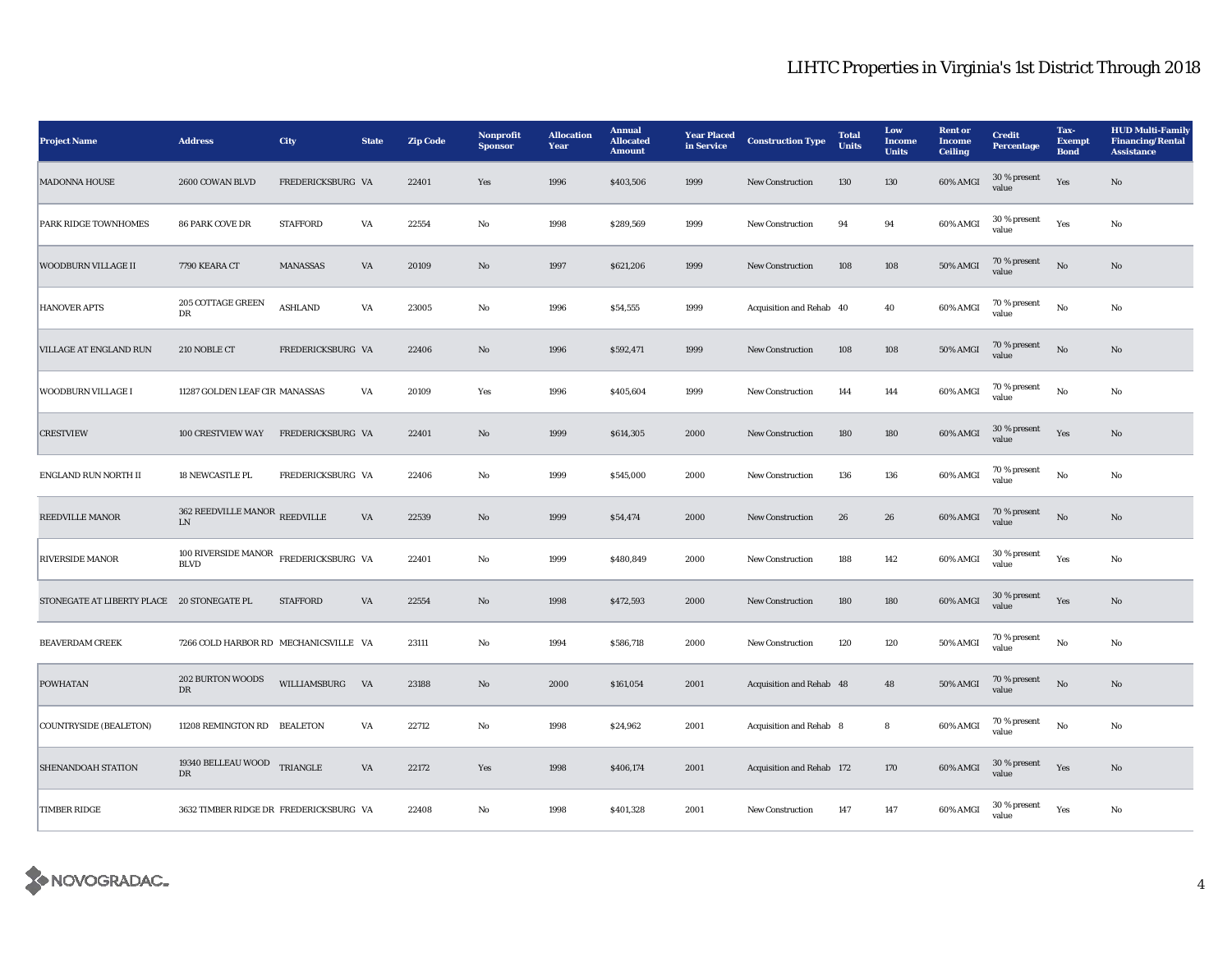| <b>Project Name</b>                             | <b>Address</b>                         | <b>City</b>             | <b>State</b> | <b>Zip Code</b> | Nonprofit<br><b>Sponsor</b> | <b>Allocation</b><br>Year | <b>Annual</b><br><b>Allocated</b><br><b>Amount</b> | <b>Year Placed</b><br>in Service | <b>Construction Type</b>  | <b>Total</b><br><b>Units</b> | Low<br><b>Income</b><br><b>Units</b> | <b>Rent</b> or<br><b>Income</b><br><b>Ceiling</b> | <b>Credit</b><br><b>Percentage</b> | Tax-<br><b>Exempt</b><br><b>Bond</b> | <b>HUD Multi-Family</b><br><b>Financing/Rental</b><br><b>Assistance</b> |
|-------------------------------------------------|----------------------------------------|-------------------------|--------------|-----------------|-----------------------------|---------------------------|----------------------------------------------------|----------------------------------|---------------------------|------------------------------|--------------------------------------|---------------------------------------------------|------------------------------------|--------------------------------------|-------------------------------------------------------------------------|
| <b>ENGLAND RUN NORTH</b><br><b>TOWNHOMES</b>    | 2 SONDRA LN                            | FREDERICKSBURG VA       |              | 22406           | No                          | 2000                      | \$650,000                                          | 2002                             | <b>New Construction</b>   | 120                          | 120                                  | 60% AMGI                                          | 70 % present<br>value              | No                                   | No                                                                      |
| <b>SKY TERRACE</b>                              | <b>412 FRASIER DR</b>                  | <b>STAFFORD</b>         | VA           | 22556           | $\mathbf{No}$               | 2000                      | \$455,666                                          | 2002                             | <b>New Construction</b>   | 187                          | 141                                  | 60% AMGI                                          | 30 % present<br>value              | Yes                                  | No                                                                      |
| <b>ASHLAND WOODS II</b>                         | 1517 W OMNI CT                         | <b>ASHLAND</b>          | VA           | 23005           | $\mathbf{N}\mathbf{o}$      | 2000                      | \$0\$                                              | 2002                             | New Construction          | 75                           | 75                                   | 60% AMGI                                          | 30 % present<br>value              | Yes                                  | $\mathbf{No}$                                                           |
| <b>ASPEN CLUB</b>                               | 6341B VILLAGE CTR DR BEALETON          |                         | VA           | 22712           | $\rm No$                    | 2000                      | \$300,125                                          | 2002                             | <b>New Construction</b>   | 108                          | 108                                  | 60% AMGI                                          | 30 % present<br>value              | Yes                                  | $\rm No$                                                                |
| <b>ASHLAND WOODS I</b>                          | 119 E OMNI CT                          | <b>ASHLAND</b>          | VA           | 23005           | No                          | 1998                      | \$175,446                                          | 2002                             | <b>New Construction</b>   | 75                           | 75                                   | 60% AMGI                                          | 30 % present<br>value              | Yes                                  | No                                                                      |
| <b>WICKLOW SQUARE</b>                           | 100 WESTON LANE                        | FREDERICKSBURG VA       |              | 22401-2401      | No                          | 2015                      | \$341,314                                          | 2002                             | Acquisition and Rehab 96  |                              | 96                                   | 60% AMGI                                          | 30 % present<br>value              | Yes                                  | No                                                                      |
| <b>ENGLISH OAKS</b>                             | <b>11 DARLINGTON WAY</b>               | FREDERICKSBURG VA       |              | 22406           | $\mathbf{N}\mathbf{o}$      | 2001                      | \$394,197                                          | 2003                             | <b>New Construction</b>   | 119                          | 119                                  | 60% AMGI                                          | 30 % present<br>value              | Yes                                  | $\mathbf{No}$                                                           |
| <b>FALL HILL APTS II</b>                        | 100 WESTON LN                          | FREDERICKSBRG VA        |              | 22401           |                             | 2002                      | \$383,748                                          | 2003                             | <b>New Construction</b>   | 150                          | 150                                  |                                                   | 30 % present<br>value              | Yes                                  |                                                                         |
| <b>CAROLINE MANOR I</b>                         | 15426 CAROLINE<br><b>MANOR CIR</b>     | <b>BOWLING GREEN VA</b> |              | 22427           | No                          | 2001                      | \$80,143                                           | 2003                             | Acquisition and Rehab 24  |                              | 24                                   | 60% AMGI                                          | 70 % present<br>value              | No                                   | No                                                                      |
| <b>WARSAW MANOR</b>                             | 121 JONES LN                           | WARSAW                  | VA           | 22572           | Yes                         | 2012                      | \$264,460                                          | 2014                             | New Construction          | 56                           | 56                                   | 60% AMGI                                          | 70 % present<br>value              | No                                   | No                                                                      |
| ANGELWOOD AT CAROLINE                           | 16385 HERITAGE PINES<br>${\tt CIRCLE}$ | BOWLING GREEN VA        |              | 22427           | Yes                         | 2012                      | \$275,000                                          | 2015                             | New Construction          | 26                           | 26                                   | 60% AMGI                                          | 70 % present<br>value              | No                                   | $\mathbf{No}$                                                           |
| MONMOUTH WOODS                                  | 17060 CROMWELL<br>PLACE                | <b>DAHLGREN</b>         | VA           | 22485           | No                          | 2013                      | \$454,240                                          | 2015                             | Acquisition and Rehab 152 |                              | 152                                  | 60% AMGI                                          | 30 % present<br>value              | Yes                                  | No                                                                      |
| <b>ROLLING MEADOWS</b>                          | 4906 GRAND STRAND<br><b>DRIVE</b>      | WILLIAMSBURG            | VA           | 23188           | No                          | 2013                      | \$571,003                                          | 2015                             | Acquisition and Rehab 200 |                              | 200                                  | 60% AMGI                                          | 30 % present<br>value              | Yes                                  | No                                                                      |
| <b>OVERLOOK TERRACE</b>                         | 4710 OVERVIEW DRIVE FREDERICKSBURG VA  |                         |              | 22408           | Yes                         | 2013                      | \$719,020                                          | 2016                             | <b>New Construction</b>   | 72                           | 72                                   | 50% AMGI                                          | 70 % present<br>value              | No                                   | No                                                                      |
| <b>RIVERWOOD</b>                                | 368 RIVERWOOD DRIVE COLONIAL BEACH VA  |                         |              | 22443           | No                          | 2014                      | \$464,788                                          | 2016                             | Acquisition and Rehab 83  |                              | 83                                   | 50% AMGI                                          | 70 % present<br>value              | No                                   | Yes                                                                     |
| <b>AQUIA FIFTEEN AT TOWNE</b><br>${\tt CENTER}$ | 475 AQUIA TOWNE<br><b>CENTER DRIVE</b> | <b>STAFFORD</b>         | VA           | 22554           | No                          | 2015                      | \$1,291,364                                        | 2017                             | <b>New Construction</b>   | 256                          | 256                                  | 60% AMGI                                          | 30 % present<br>value              |                                      | $\mathbf{No}$                                                           |